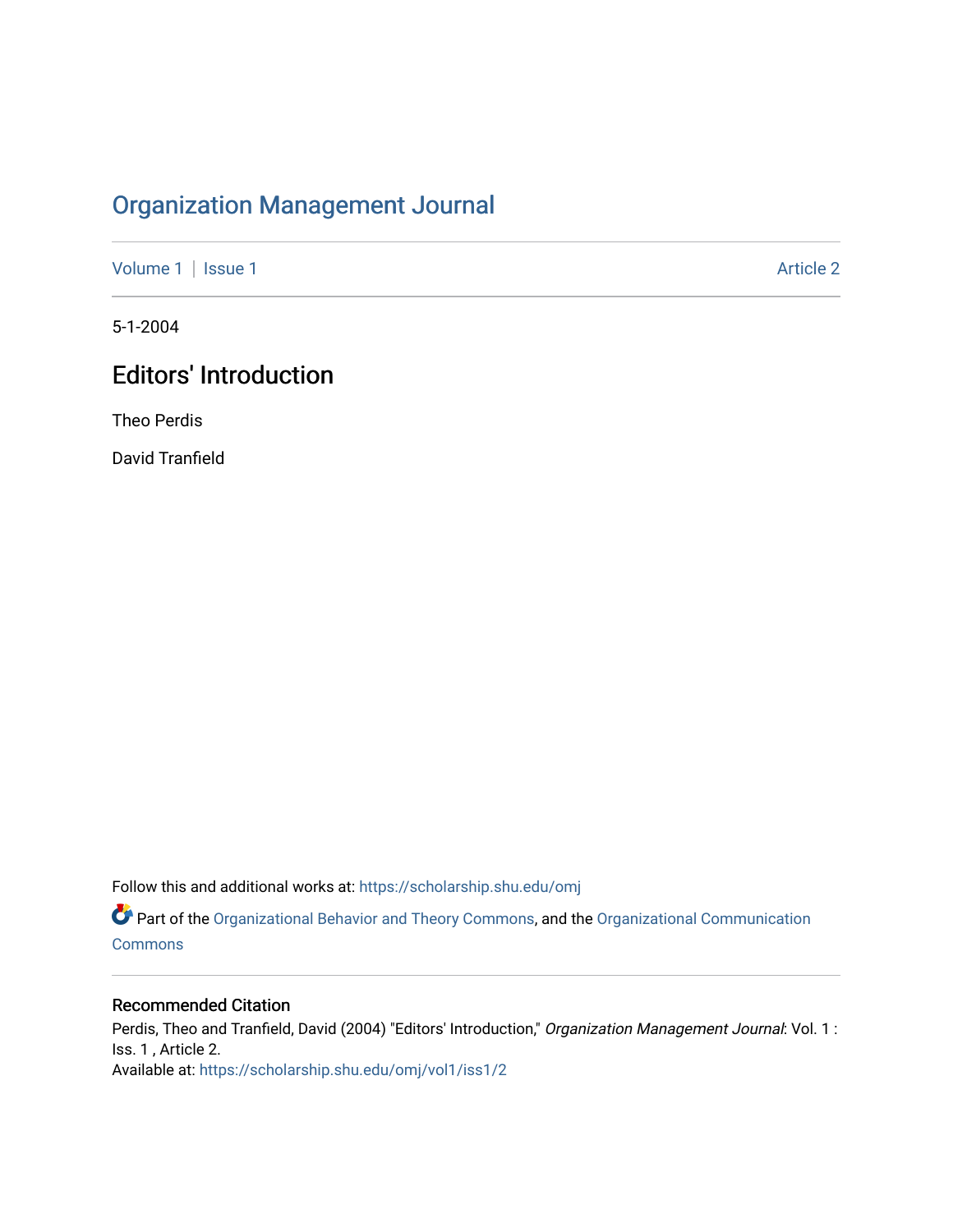Organization Management Journal Linking Theory & Practice 2004 Vol. 1, No. 1, 3-4 © 2004 Eastern Academy of Management ISSN 1541-6518 www.omj-online.org

## **Editors' Introduction**

The Linking Theory & Practice section of OMJ is a reality! What you are holding in your hands, albeit virtually, represents our inaugural efforts to bridge management theory and management practice. As the initial call promised, we have aspired to create something unique and different that will be valuable to practitioners and scholars alike. LT&P is the culmination of many discussions of the OMJ editorial board with a broad constituency from EAM and the larger academic community. It has arisen out of our collective frustration with the traditional links that exist between those that produce managerial knowledge and those that are responsible for improving management practice. Many have talked about a chasm rather than links, and others have argued that the two have been passing each other in the darkness of the night. Both scholars and thoughtful practitioners suggest the need to revisit the ways we approach and nurture those links, recognizing that the current bridges do not work very well.

A number of avenues are possible when seeking to bring theory and practice closer together:

A first avenue views the process sequentially, where steps happen in order and the players are experts specializing in discrete phases of the process. New knowledge is produced by social science scholars; at a later time, when the scholars deem that it has been well vetted, it is transferred to potential users to inform practice. The task of linking theory and practice is viewed as a role for interpreters, those who undertake to explain the lessons of scholarly research to practitioners. An example of this avenue is the *Recent Research of Note* piece by Joseph Seltzer that interprets and brings forth some intriguing insights from the research of Jeffrey Becker, Roya Ayman and Karen Korabik about the impact of discrepancies between a leader's selfperception about their behaviors and the perceptions of their subordinates.

A second avenue develops insightful observations from practice that are then converted to generic packages that can be applied in other situations. Consultants are particularly skillful at learning from one project and creating templates that help them tackle the next assignment more effectively. Managers have long looked to their peers for answers and have replicated their successes as well as their failures. This is a process that commonly bypasses academics; popular business books are seldom authored by scholars or even read by them. Peter Daboul makes this point in his invited commentary, *Strangers in a Strange Land? Reflections on Practice and Theory,* and argues that not only has valuable knowledge been created through this avenue, but the pressures on management will necessitate increasingly that practitioners move even more in that direction. As such, academics risk been left further and further behind.

A third and lesser known avenue is developing around action-based research. It proposes that producing knowledge in the context of application requires shedding traditional disciplinary boundaries, abandoning traditional departure points, embracing multidisciplinary research, and fundamentally bringing the academics and practitioners closer together before the knowledge is produced. The departure is startling in that it challenges the conventional wisdom that knowledge is first created and then it is put to use. In their invited commentary, *Linking Theory to Practice:*